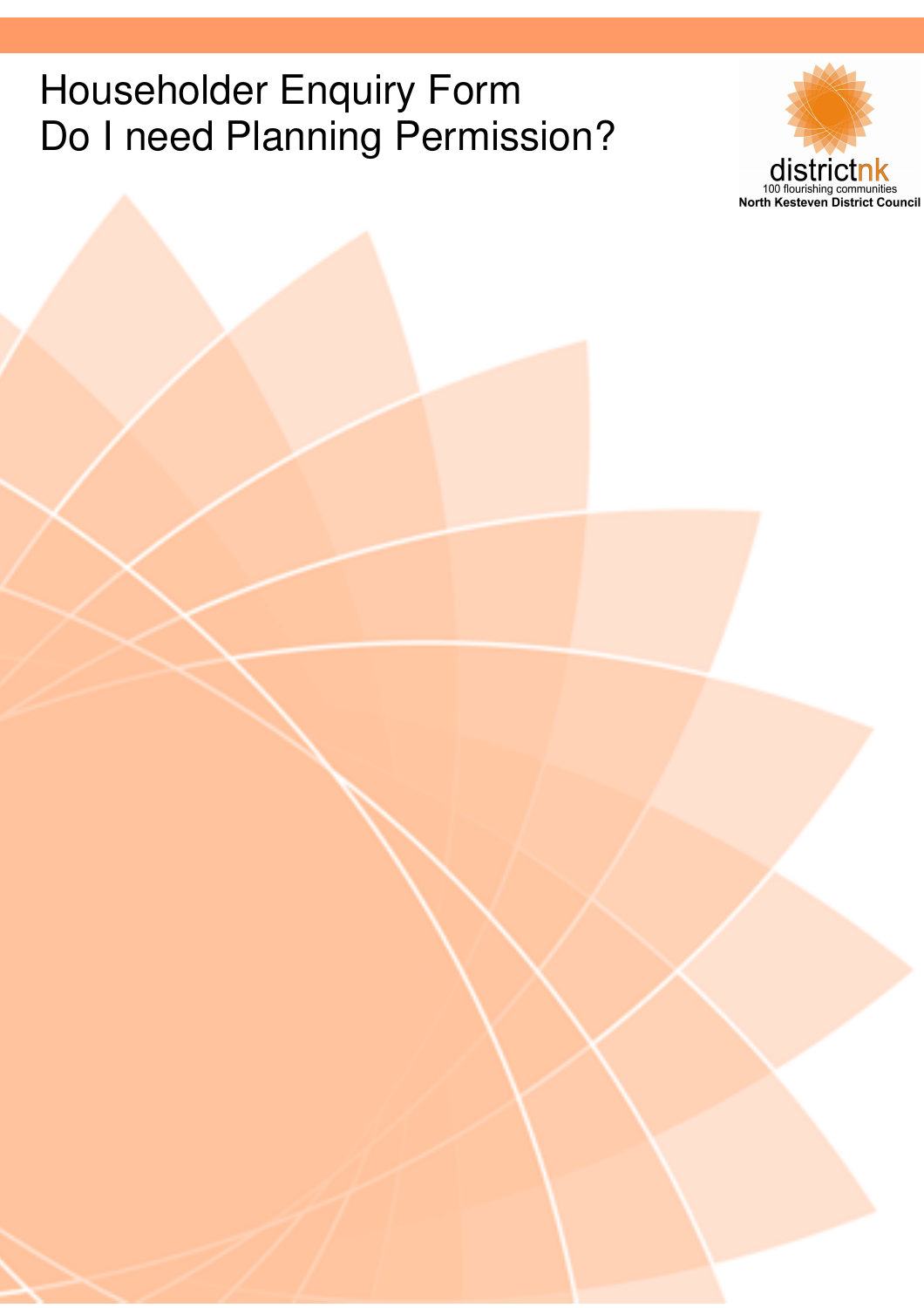By completing this form you will receive a response confirming whether or not planning permission is required. Our advice will be based on the information you provide on this form and any additional details submitted. Therefore the more detailed information you can give about the proposal, the better the advice we can provide on what you are intending to do.

If you do require planning permission for the proposed works the Council does offer a pre-application advice service where Officers will be able to confirm which planning policies and other constraints affect your site and an informal view on the proposed works. This pre-application service aims to help identify issues that may be raised should a planning application be submitted so that they can be properly considered prior to an application being made. The form you need to complete to get this additional advice can be found at www.n-kesteven.gov.uk

| <b>Contact Details</b> |  |  |
|------------------------|--|--|
|                        |  |  |
|                        |  |  |
|                        |  |  |

| Name:           |            |
|-----------------|------------|
| <b>Address:</b> |            |
|                 |            |
| Postcode:       | Telephone: |
|                 |            |
| E-mail address: |            |

I certify that the information provided is accurate. Please note, should any of the details change, you should inform us of this as this may affect the outcome of your enquiry and any subsequent advice given.

**Signed: Date:**

**Please return this form by e-mail to planning@n-kesteven.gov.uk or by post to Planning Services North Kesteven District Council, District Council Offices, Kesteven Street, Sleaford, Lincolnshire, NG34 7EF.**

#### **The Proposal**

**Address of proposed development:**

**What are you proposing to do?**

#### **Is your home:**

Detached

 $\Box$  Semi-detached

 $\Box$  Terraced (including end terrace properties)

 $\Box$  Flat or apartment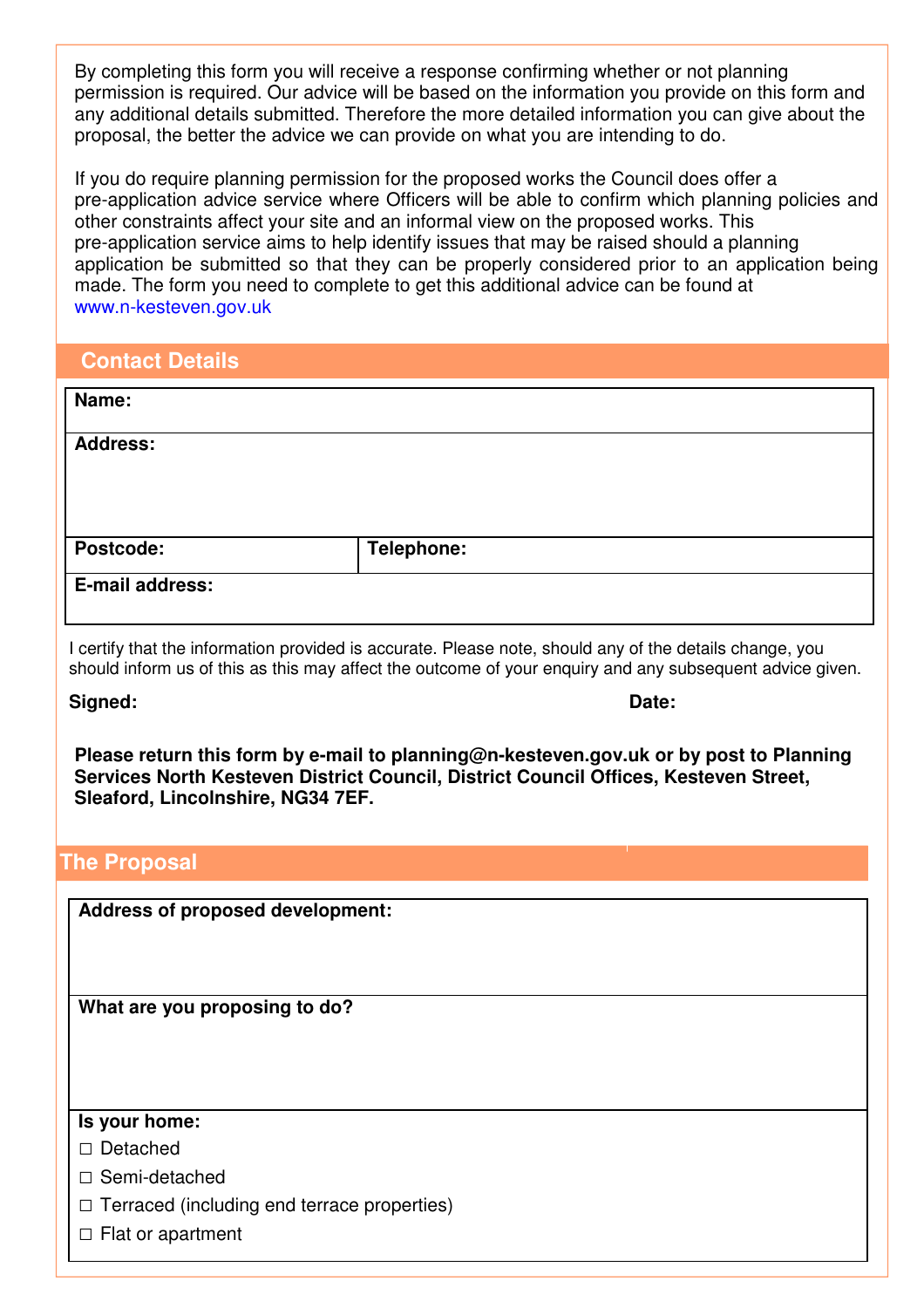## **Section A — Extensions & conservatories**

|                                                                                                                                   |  | поноклю в солюствающее      |              |                                   |                                      |               |
|-----------------------------------------------------------------------------------------------------------------------------------|--|-----------------------------|--------------|-----------------------------------|--------------------------------------|---------------|
| A1. Proposed extensions to the property - Please provide the external dimensions<br>(in metres) of the proposed extensions below: |  |                             |              |                                   |                                      |               |
| Type of extension e.g.                                                                                                            |  | Length                      | Width        | Height                            |                                      |               |
| conservatory, extension,                                                                                                          |  |                             |              |                                   |                                      |               |
| balcony                                                                                                                           |  |                             |              | To ridge                          | To eaves                             | Flat roof     |
|                                                                                                                                   |  |                             |              |                                   |                                      |               |
|                                                                                                                                   |  |                             |              |                                   |                                      |               |
|                                                                                                                                   |  |                             |              |                                   |                                      |               |
|                                                                                                                                   |  |                             |              |                                   |                                      |               |
|                                                                                                                                   |  |                             |              |                                   |                                      |               |
|                                                                                                                                   |  |                             |              |                                   |                                      |               |
|                                                                                                                                   |  |                             |              |                                   |                                      |               |
|                                                                                                                                   |  |                             |              |                                   |                                      |               |
|                                                                                                                                   |  |                             |              |                                   |                                      |               |
| A2. Is the proposed                                                                                                               |  | Side $\square$              |              |                                   |                                      |               |
| extension to the side,                                                                                                            |  |                             |              |                                   |                                      | <b>Ridge</b>  |
| rear or front of the                                                                                                              |  | Rear $\square$              |              |                                   |                                      | <b>Height</b> |
| property?                                                                                                                         |  |                             |              |                                   |                                      |               |
|                                                                                                                                   |  | Front $\square$             |              |                                   |                                      |               |
|                                                                                                                                   |  |                             |              |                                   |                                      | <b>Eaves</b>  |
| A3. What is the width                                                                                                             |  |                             |              |                                   |                                      | <b>Height</b> |
| of the original<br>property?                                                                                                      |  |                             | metres       |                                   |                                      |               |
|                                                                                                                                   |  |                             |              |                                   |                                      |               |
|                                                                                                                                   |  |                             |              |                                   |                                      |               |
| A4. Is the proposed                                                                                                               |  | Single storey               | П            |                                   |                                      |               |
| extension:                                                                                                                        |  |                             |              |                                   |                                      |               |
|                                                                                                                                   |  | More than one storey $\Box$ |              |                                   |                                      |               |
|                                                                                                                                   |  | First floor extension       | $\mathbf{I}$ | <b>Width of Existing Property</b> |                                      |               |
|                                                                                                                                   |  |                             |              |                                   |                                      |               |
|                                                                                                                                   |  |                             |              |                                   |                                      |               |
| A5. Will any part of the works be higher than the existing dwelling, or                                                           |  |                             |              |                                   |                                      | Yes $\Box$    |
| will the proposed extension's eaves height be higher than the<br>original eaves height?                                           |  |                             |              |                                   |                                      |               |
|                                                                                                                                   |  |                             |              |                                   |                                      | No $\square$  |
|                                                                                                                                   |  |                             |              |                                   |                                      |               |
|                                                                                                                                   |  |                             |              |                                   |                                      |               |
| A6. Will the extension be attached to an original                                                                                 |  |                             |              |                                   | Original wall of the property $\Box$ |               |
| wall or earlier extension?                                                                                                        |  |                             |              |                                   |                                      |               |
|                                                                                                                                   |  |                             |              |                                   | An earlier extension $\Box$          |               |
|                                                                                                                                   |  |                             |              |                                   |                                      |               |
| A7. Will the extension (including any previous extensions and                                                                     |  |                             |              |                                   |                                      |               |
| outbuildings) cover more than 50% of the garden area?                                                                             |  |                             |              |                                   | Yes $\Box$                           | No $\square$  |
|                                                                                                                                   |  |                             |              |                                   |                                      |               |
|                                                                                                                                   |  |                             |              |                                   |                                      |               |
| A8. Does the proposal include a raised platform, veranda or<br>Yes $\Box$<br>No $\square$                                         |  |                             |              |                                   |                                      |               |
| Balcony that is more than 300mm above ground level?                                                                               |  |                             |              |                                   |                                      |               |
|                                                                                                                                   |  |                             |              |                                   |                                      |               |
| A9. Will the materials used be of a similar                                                                                       |  |                             |              |                                   |                                      | Yes $\Box$    |
| appearance to the existing house (this does                                                                                       |  |                             |              |                                   |                                      |               |

| -- |                              |  |
|----|------------------------------|--|
|    | not include conservatories)? |  |

A conservatory is proposed  $\square$ 

No  $\square$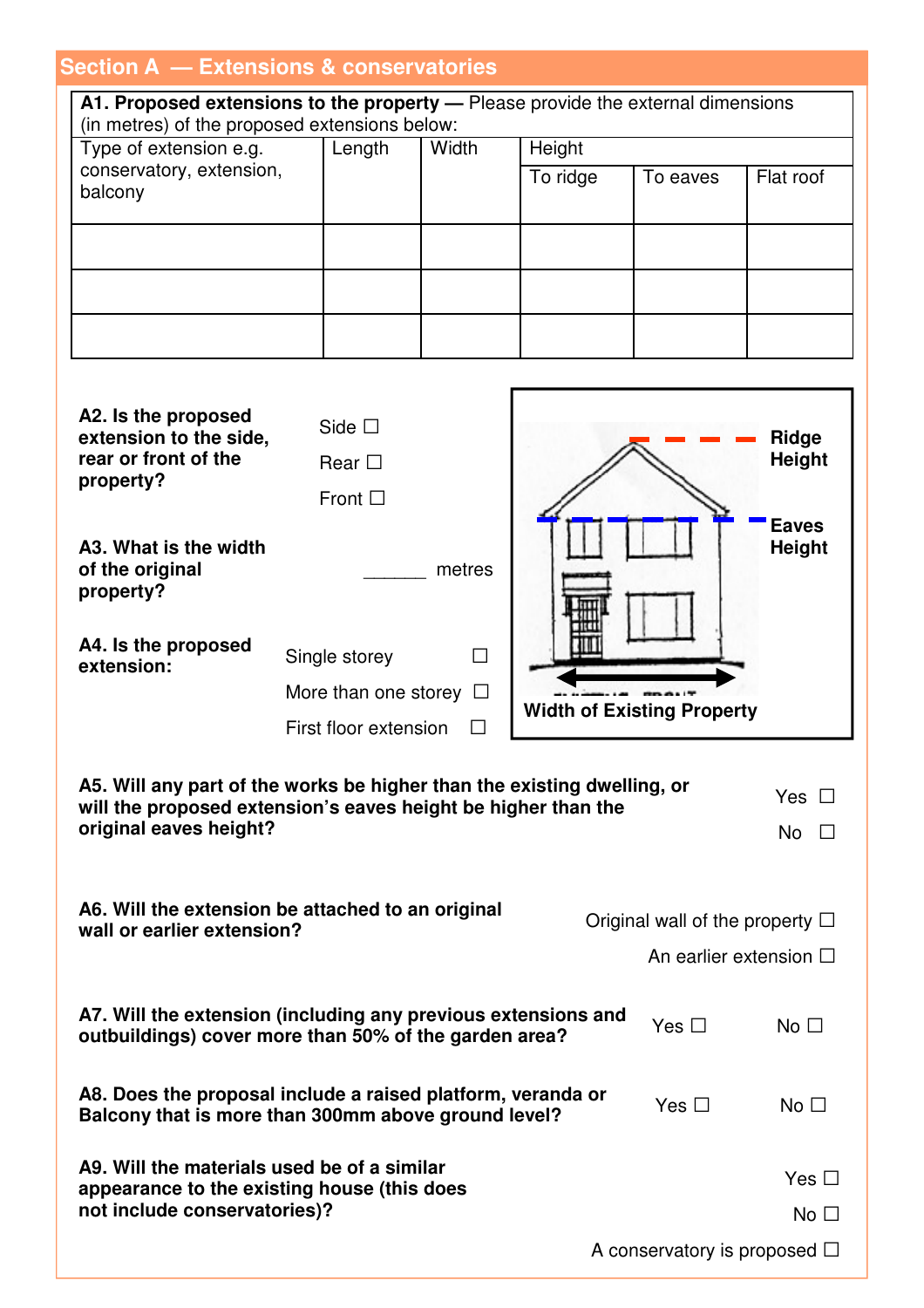| Section B - Outbuildings, garages, sheds & enclosures                                                                                            |               |                      |                        |                             |                 |  |
|--------------------------------------------------------------------------------------------------------------------------------------------------|---------------|----------------------|------------------------|-----------------------------|-----------------|--|
| B1. Is the proposed outbuilding to be located to the side,<br>Side $\square$<br>rear of front of the property?<br>Rear $\Box$<br>Front $\square$ |               |                      |                        |                             |                 |  |
| B2. Is the proposed outbuilding:                                                                                                                 |               | Single storey $\Box$ |                        | More than one storey $\Box$ |                 |  |
| <b>B3. Proposed outbuildings</b> — Please provide the external dimensions of the proposed<br>outbuildings below:                                 |               |                      |                        |                             |                 |  |
| Type of extension e.g.<br>shed, garage                                                                                                           | Length<br>(m) | Width (m)            | Height (m)<br>To ridge | To eaves                    | Flat roof       |  |
|                                                                                                                                                  |               |                      |                        |                             |                 |  |
|                                                                                                                                                  |               |                      |                        |                             |                 |  |
|                                                                                                                                                  |               |                      |                        |                             |                 |  |
| B4. Will the outbuilding (including any previous extensions and<br>outbuildings) cover more than 50% of the garden area?                         |               |                      |                        | Yes $\Box$                  | No <sub>1</sub> |  |
| B5. Does the proposal include a raised platform, veranda or<br>balcony?                                                                          |               |                      |                        | Yes $\Box$                  | No <sub>1</sub> |  |
| <b>Section C - Porches</b>                                                                                                                       |               |                      |                        |                             |                 |  |
| C1. What is the external floor area of the porch?                                                                                                |               |                      |                        |                             | square metres   |  |
| C2. How high is the porch at its highest point?                                                                                                  |               |                      |                        |                             | metres          |  |
| C3. Is the porch within 2m of the road or footpath<br>outside your property?                                                                     |               |                      | Yes $\Box$             | No $\square$                |                 |  |
|                                                                                                                                                  |               |                      |                        |                             |                 |  |
| Section D - Walls, fences and gates                                                                                                              |               |                      |                        |                             |                 |  |
| D1. At its closet point, how far will the proposal be to the nearest<br>metres<br>footpath or road?                                              |               |                      |                        |                             |                 |  |
| D2. What will be the maximum height of the proposed enclosure<br>above ground level?                                                             |               |                      |                        | metres                      |                 |  |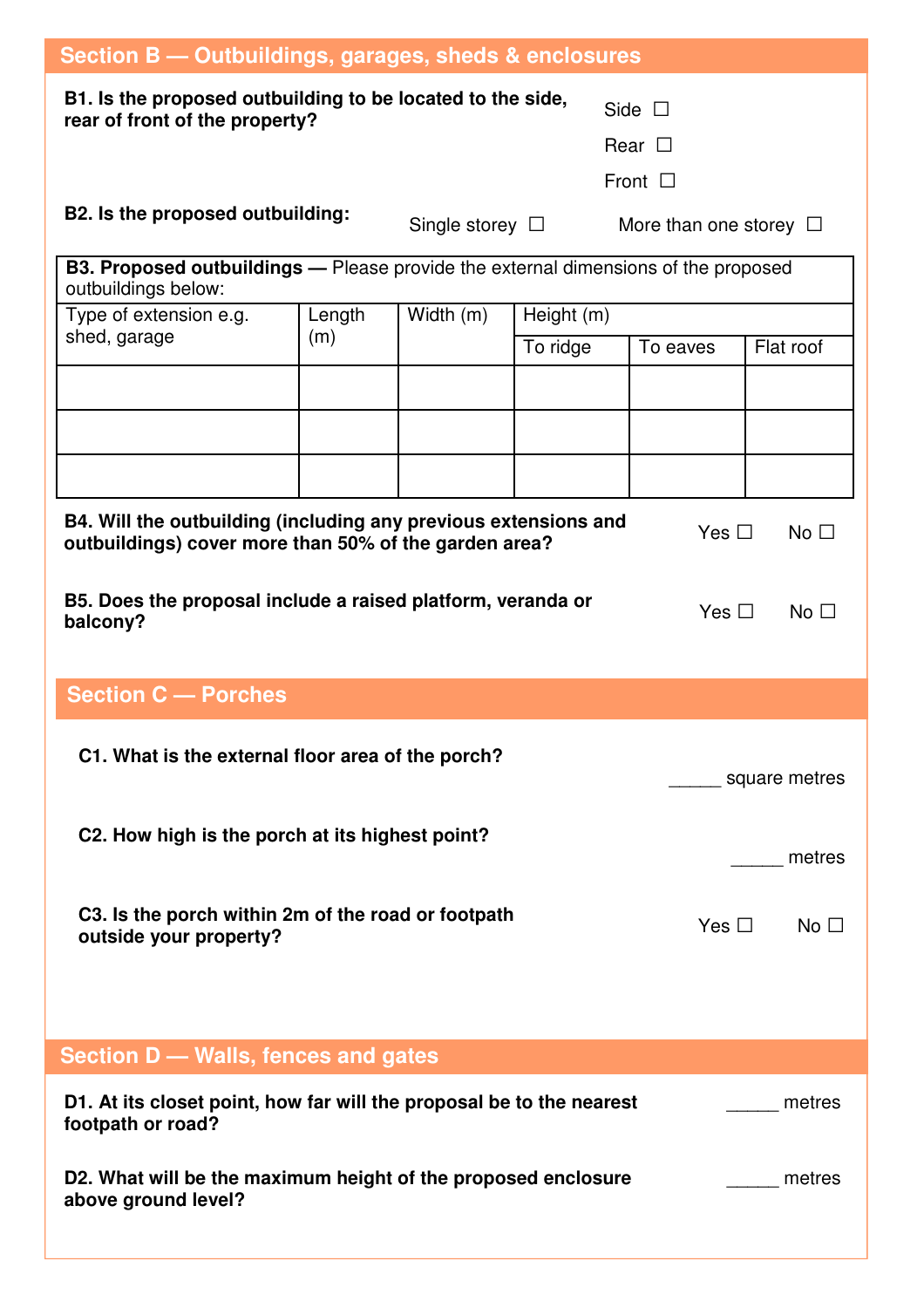| <b>Section E - Dormer Windows</b>                                                                                                                                                                                               |                                                             |                                                              |                                                          |
|---------------------------------------------------------------------------------------------------------------------------------------------------------------------------------------------------------------------------------|-------------------------------------------------------------|--------------------------------------------------------------|----------------------------------------------------------|
| E1: What are the dimensions of the proposed<br>dormer window?                                                                                                                                                                   |                                                             | Width metres                                                 |                                                          |
|                                                                                                                                                                                                                                 |                                                             | Length _______ metres                                        |                                                          |
|                                                                                                                                                                                                                                 |                                                             | Height ________ metres                                       |                                                          |
|                                                                                                                                                                                                                                 |                                                             | Volume_________ Cubic metres                                 |                                                          |
| E2. Is the proposed dormer window located on the<br>side, rear or front of the property?                                                                                                                                        |                                                             | Side $\square$<br>Rear $\square$<br>Front $\square$          |                                                          |
| E3. Does the proposal include a raised platform, veranda or<br>balcony that is more than 300mm above ground level?                                                                                                              |                                                             | Yes $\Box$                                                   | No $\square$                                             |
| E4: How far will the<br>bottom of the dormer<br>window be sited above<br>the eaves of the<br>original dwelling?<br>E5. Will any part of the<br>dormer window be<br>higher than the ridge<br>height of the existing<br>dwelling? | Height above eaves $=$<br>metres<br>Yes $\Box$<br><b>No</b> |                                                              | -Ridge<br><b>Height</b><br><b>Eaves</b><br><b>Height</b> |
| E6. Will the external materials used be of a<br>similar appearance to the existing house?                                                                                                                                       |                                                             |                                                              | Yes $\Box$<br>No $\Box$                                  |
| <b>Section F - Rooflights</b>                                                                                                                                                                                                   |                                                             |                                                              |                                                          |
| F1. Where on the existing property will the rooflights be situated?                                                                                                                                                             |                                                             |                                                              |                                                          |
| Front $\square$                                                                                                                                                                                                                 | Side $\square$                                              | Rear $\Box$                                                  |                                                          |
| F2. Will any part of the works to the roof<br>be higher than the highest point of the<br>roof of the existing dwelling?                                                                                                         | Yes $\Box$                                                  | No $\square$<br><b>Measurement</b><br>above plane<br>of roof |                                                          |
| F3. How far will the rooflight protrude<br>above the original roof plane?                                                                                                                                                       |                                                             | mm                                                           |                                                          |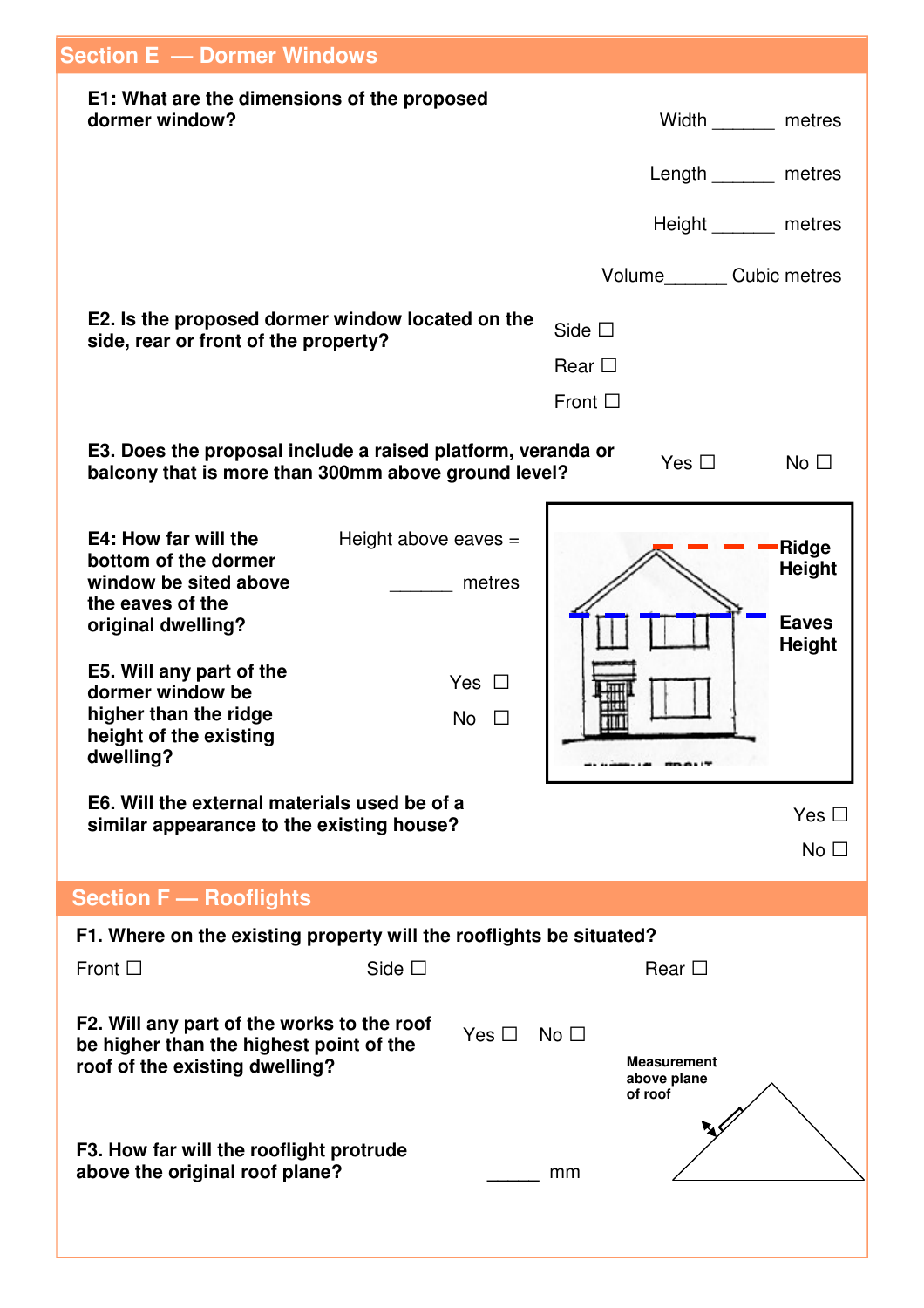| <b>Section G - Replacement Windows</b>                                                                                                        |                                         |
|-----------------------------------------------------------------------------------------------------------------------------------------------|-----------------------------------------|
| G1. Will any of the proposed windows include any<br>bow or bay windows?                                                                       | Yes $\Box$<br>No $\Box$                 |
| G2. If bow or bay windows are proposed, do they project further forward or are bigger<br>than the existing windows which they are to replace? |                                         |
|                                                                                                                                               | Not Applicable $\square$                |
|                                                                                                                                               | No change to current dimensions $\Box$  |
| Projects further forward or is bigger than the existing $\Box$                                                                                |                                         |
| The proposed bow/bay window is smaller than the existing window which it replaces $\Box$                                                      |                                         |
| <b>Section H - Replacement Roof</b>                                                                                                           |                                         |
| H1. As a result of the proposed works, will the<br>replacement roof be higher than the existing roof<br>as it currently stands?               | Yes $\Box$<br>No $\Box$                 |
| Section I — Dropped Kerbs, Driveways & Hardstanding                                                                                           |                                         |
| 11. What is the name of the road<br>that the proposed access will<br>connect to?                                                              |                                         |
| I2. If you are proposing additional hard surfacing, is it to the<br>front, side or rear of the property?                                      | None proposed $\Box$<br>Front $\square$ |
|                                                                                                                                               | Side $\square$                          |
| 13. What is the total surface area of the hard surfacing                                                                                      | Rear $\Box$                             |
| proposed?                                                                                                                                     | square metres                           |
| Section J - Installing an LPG or oil tank for heating purposes                                                                                |                                         |
| J1. What is the capacity and dimensions of the proposed                                                                                       | <b>litres</b>                           |
| tank?                                                                                                                                         | Height ______ m                         |
|                                                                                                                                               | Width $\qquad$ m                        |
|                                                                                                                                               | Length $\_\_\_\$ m                      |
| J2. Will the tank be sited within 2m of a boundary?                                                                                           | $Yes \Box$ No $\Box$                    |
| Section K — Painting or cladding the property                                                                                                 |                                         |
| K1. Are you proposing to clad or paint the property?                                                                                          |                                         |
|                                                                                                                                               | $Clad$ $\square$                        |
| K2. If you are proposing to paint the property, will it include<br>any symbols painted on the property for the purposes of                    | Paint $\square$                         |
| advertising, announcing or directing?                                                                                                         | Yes $\Box$<br>No $\square$              |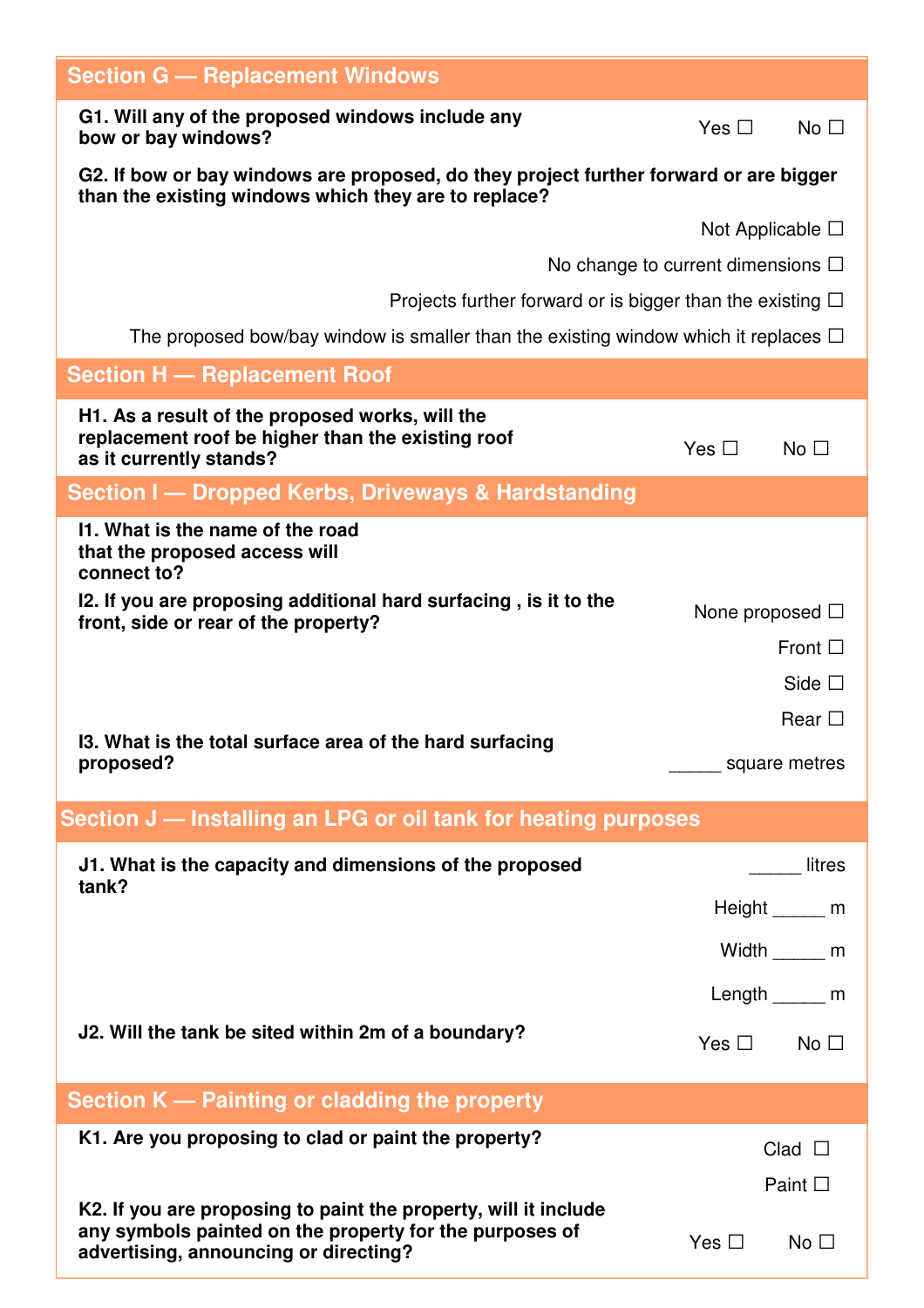### **Section L — Chimneys, Flues & Soil and Vent Pipes**

#### **L1. What works are being proposed?**

Chimney  $\square$ 

Flue  $\square$ 

Soil and Vent Pipe  $\square$ 

**L2. Will the chimney/ flue/ soil and vent pipe be attached to a front, side or rear elevation?**

Side  $\Box$ 

Front  $\Box$ 

Rear  $\Box$ 

Higher than the ridge height of the existing dwelling  $\Box$ 

More than 1m above the ridge height of the existing dwelling  $\square$ No higher than the ridge height of the existing dwelling  $\Box$ 

**L4. If you are proposing a chimney will it be internal or external?**

**L3. What will the**

**to the existing dwelling?**

**height of the proposed chimney/ flue/ soil and vent pipe be in relation**

Internal (where only the stack is positioned externally)  $\Box$ 

External  $\Box$ 



Example of an Internal **Chimney** 



Example of an external **Chimney** 

 $Yes \Box \qquad No \Box$ 

**L5. If you are proposing a flue does it relate to a biomass or combined heat and power system?**

| <b>you are proposing a nue does it relate to a</b><br>ass or combined heat and power system? | Biomass heating system $\Box$         |
|----------------------------------------------------------------------------------------------|---------------------------------------|
|                                                                                              | Combined heat and power system $\Box$ |
|                                                                                              | None of the above $\square$           |
| n M Dooking and raised platforms                                                             |                                       |

### **Section M — Decking and raised platforms**

**M1. Will any part of the proposal exceed 300mm above ground level?**

## **Section N — Annex accommodation**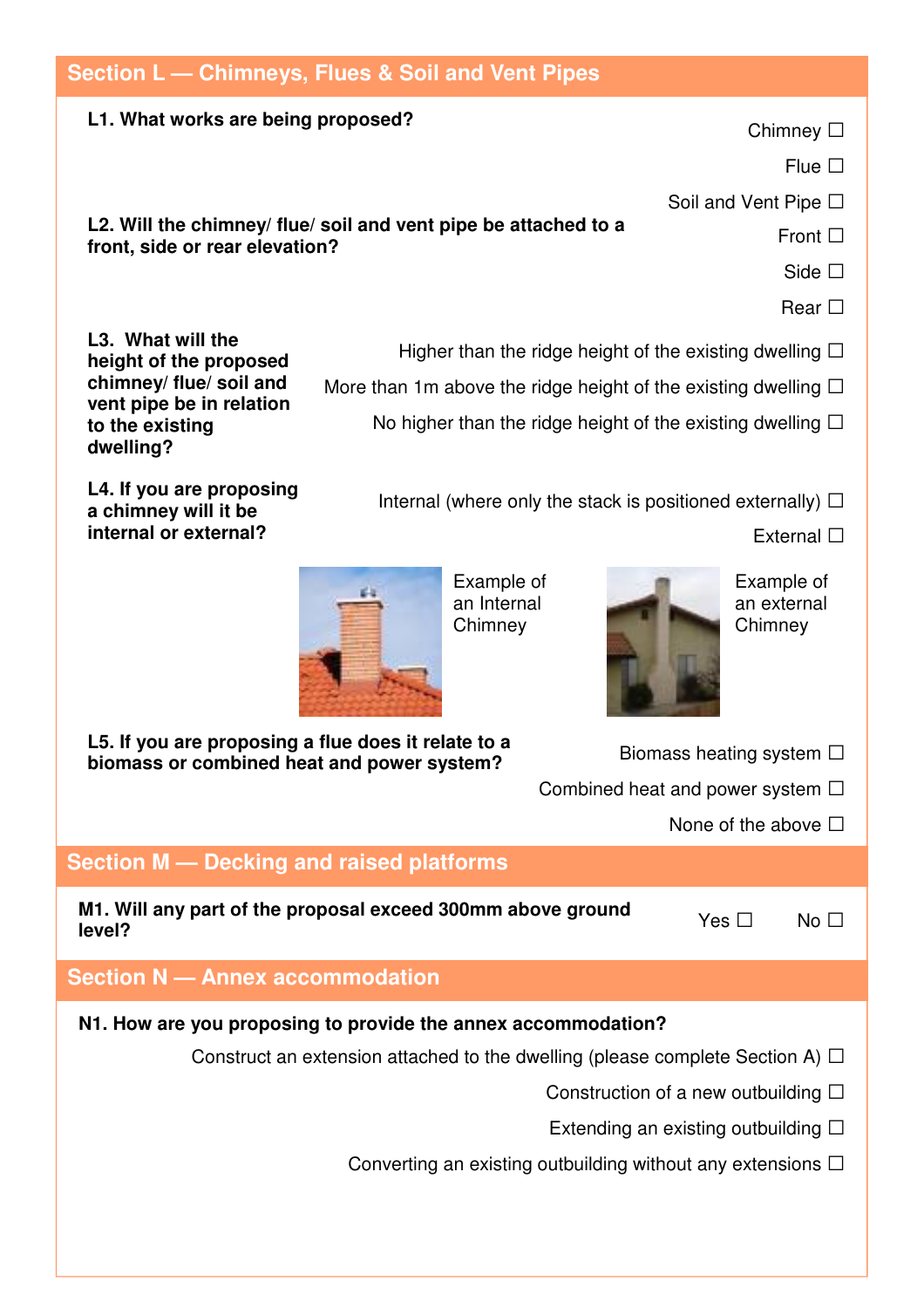### **Section O — Satellite Dishes and Aerials**

**O1. Including the proposed aerial/ satellite dishes, how many in total will there be installed at the property (including those that are freestanding, attached to the dwelling and attached to outbuildings?**

**O2. Details of existing aerials and satellite dishes already at the property —** Please provide all the details relating to existing aerials and satellite dishes below:

| Type e.g. Satellite Dish or<br>Length<br><b>TV Aerial</b> |                         | Location                   |              |  |  |
|-----------------------------------------------------------|-------------------------|----------------------------|--------------|--|--|
|                                                           | Attached to<br>dwelling | Attached to<br>outbuilding | Freestanding |  |  |
|                                                           |                         |                            |              |  |  |
|                                                           |                         |                            |              |  |  |
|                                                           |                         |                            |              |  |  |

 $\overline{\phantom{a}}$ 

| O3. If you are proposing an<br>aerial or satellite dish, what<br>will the maximum length<br>cm<br>be?<br>O4. If you are proposing a<br>satellite dish, what will the<br>cubic<br>cubic capacity be?<br>litres | Length at longest or widest part of aerial/<br>satellite dish |
|---------------------------------------------------------------------------------------------------------------------------------------------------------------------------------------------------------------|---------------------------------------------------------------|
| O5. Is the aerial/satellite dish proposed to be attached to the                                                                                                                                               | Dwelling $\square$                                            |
| dwelling, an outbuilding or freestanding?                                                                                                                                                                     | Outbuilding $\square$                                         |
|                                                                                                                                                                                                               | Freestanding $\square$                                        |
| O6. If you are proposing to attach the aerial/ satellite dish to the<br>dwelling, does the property have a chimney?                                                                                           | Yes $\Box$<br>No <sub>1</sub>                                 |
| O7. If the property does have a chimney, will any part of the                                                                                                                                                 | Yes $\Box$                                                    |
| proposed aerial/ satellite dish be higher than the chimney?                                                                                                                                                   | No $\square$                                                  |
|                                                                                                                                                                                                               | Not Applicable $\Box$                                         |
| O8. If the property does not have a chimney, will the aerial/<br>satellite dish protrude above the highest part of the roof?                                                                                  | Yes $\Box$                                                    |
|                                                                                                                                                                                                               | No $\Box$                                                     |
|                                                                                                                                                                                                               | Not Applicable $\Box$                                         |
|                                                                                                                                                                                                               |                                                               |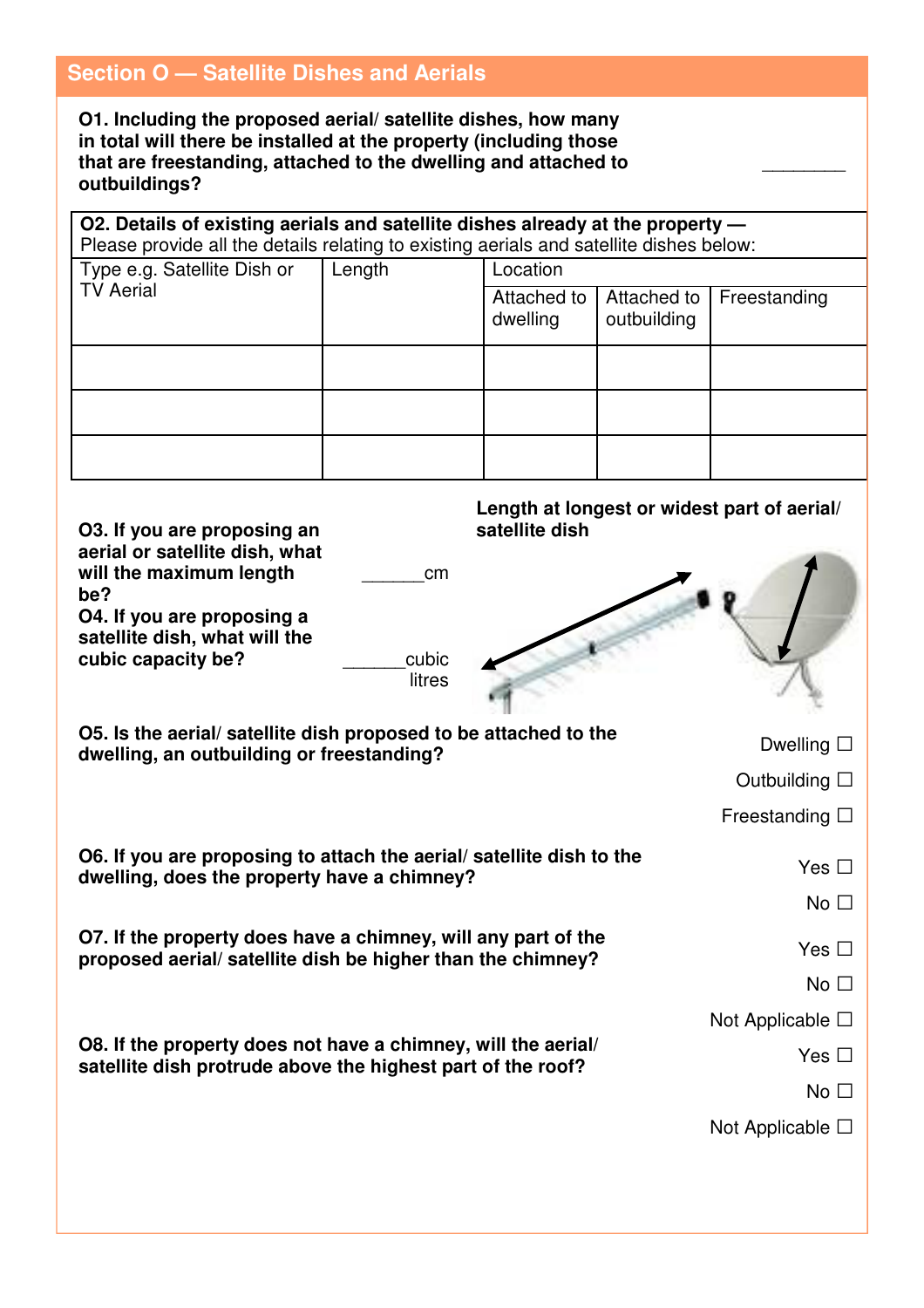| <b>Section P - Solar Panels &amp; Freestanding solar equipment</b>                                                                                        |        |                               |                                        |  |
|-----------------------------------------------------------------------------------------------------------------------------------------------------------|--------|-------------------------------|----------------------------------------|--|
| <b>Solar Panels</b><br>P1. Will the solar panels be mounted on a roof slope or a wall<br>of an existing building?                                         |        |                               | Roof slope $\square$<br>Wall $\square$ |  |
| P2. Will the solar panels be sited on a principal or side<br>elevation of the property which would also be visible from a<br>highway?                     |        | Yes $\Box$                    | No <sub>1</sub>                        |  |
| P3. Will any part of the works to the roof be higher than the<br>highest point of the roof of the existing dwelling?                                      |        | Yes $\Box$                    | No $\square$                           |  |
| P4. How far will the solar panels protrude above the original roof plane?                                                                                 |        |                               | mm                                     |  |
| <b>Freestanding solar equipment</b>                                                                                                                       |        |                               |                                        |  |
| P5. With the proposed, how many pieces of freestanding solar<br>equipment will be present in the garden area of the dwelling (including<br>any existing)? |        |                               |                                        |  |
| P6. What is the total surface area of the solar panels?                                                                                                   |        |                               | square metres                          |  |
| P7. What are the dimensions of the                                                                                                                        | Height |                               | metres                                 |  |
| proposal                                                                                                                                                  | Width  |                               | metres                                 |  |
|                                                                                                                                                           | Length |                               | metres                                 |  |
| P8. Would the equipment be within 5m of the<br>boundary?                                                                                                  |        | Yes $\square$                 | No $\square$                           |  |
| P9. Will the equipment be visible from the road?                                                                                                          |        | Yes $\Box$                    | No <sub>1</sub>                        |  |
| <b>Section Q – Domestic Wind Turbine</b>                                                                                                                  |        |                               |                                        |  |
| Q1. I am proposing to install a wind turbine? $\Box$                                                                                                      |        |                               |                                        |  |
| <b>Section R - Water, Air and Ground Source Heat Pumps</b>                                                                                                |        |                               |                                        |  |
| R1. What type of Heat Pump system are you proposing?                                                                                                      |        | Water $\square$ Air $\square$ | Ground $\Box$                          |  |
| R2. Will the whole of the heat pump equipment be<br>located within the domestic curtilage of the<br>property?                                             |        | Yes $\Box$                    | No $\square$                           |  |